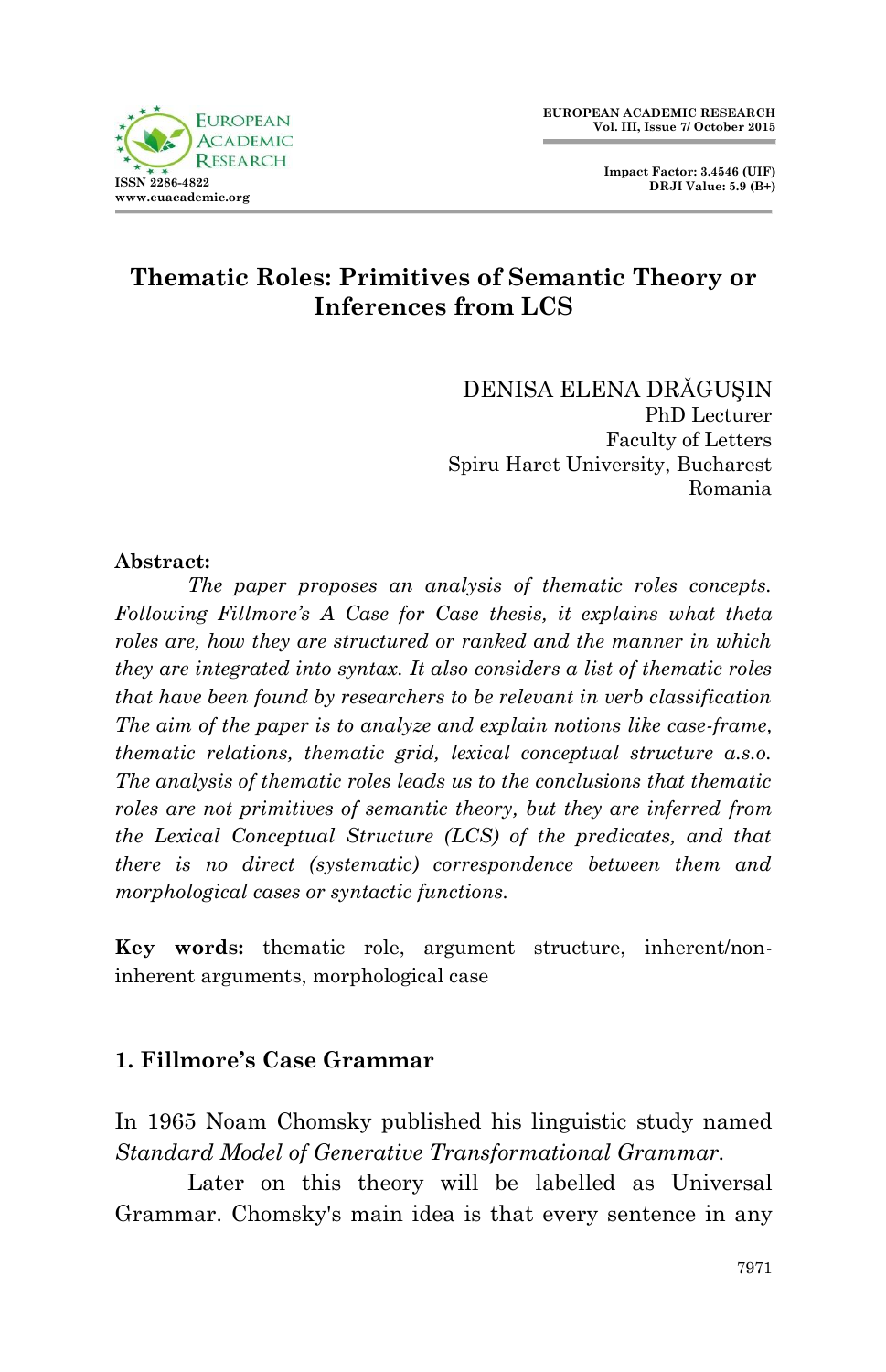language has two levels of representation: a deep structure and a surface structure.

Later, Charles Fillmore who was proponent of Chomsky"s theories wrote in 1968 his study named *The Case for Case* which was a more in depth analysis about the fundamental importance of semantics in syntactic and morphological phenomena or how semantics triggers changes in syntactic and morphological representation<sup>1</sup>. Fillmore's theory was that every verb (predicate) selects different deep cases. The combination of cases that a given predicate could have is called **case frame** or **thematic grid** or **argument structure**. In this paper we will refer to this combination as **case frame**.

We will see that although the theory of **case grammar<sup>2</sup>** or **thematic relations** is an universal semantic theory, there are many differences between all over the world languages:

> A common assumption is that the universal base specifies the needed syntactic relations, but the assignment of sequential order to the constituents of base structures is language specific. (Fillmore, The Case for Case, 1968).

For a better understanding of Fillmore's theoretical intercession, first we must comprehend the difference between deep and surface structure<sup>3</sup>. Secondly we also must understand that in **case-grammar,** thematic roles are concepts which only express relation between the participants (arguments) in an event (denoted by the verb). θ-roles are descriptive labels which do not have theoretical status: θ-roles are *defined* notions.

1

 $1$  Fillmore's fundamental theory was that grammatical functions as subject or object can be determined by the deep semantic valence of the verb, which is "projected" into its surface structure grammatical categories as Subject and Object and in grammatical cases such as Nominative and Accusative.

<sup>&</sup>lt;sup>2</sup> The case grammar is Fillmore's semantic theory that deals with predicates' structure of events and their participant structure.

<sup>3</sup> If there is more than one case form that appears in the surface structure of the same sentence, it means that either more than one deep-structure case is involved or the sentence is complex.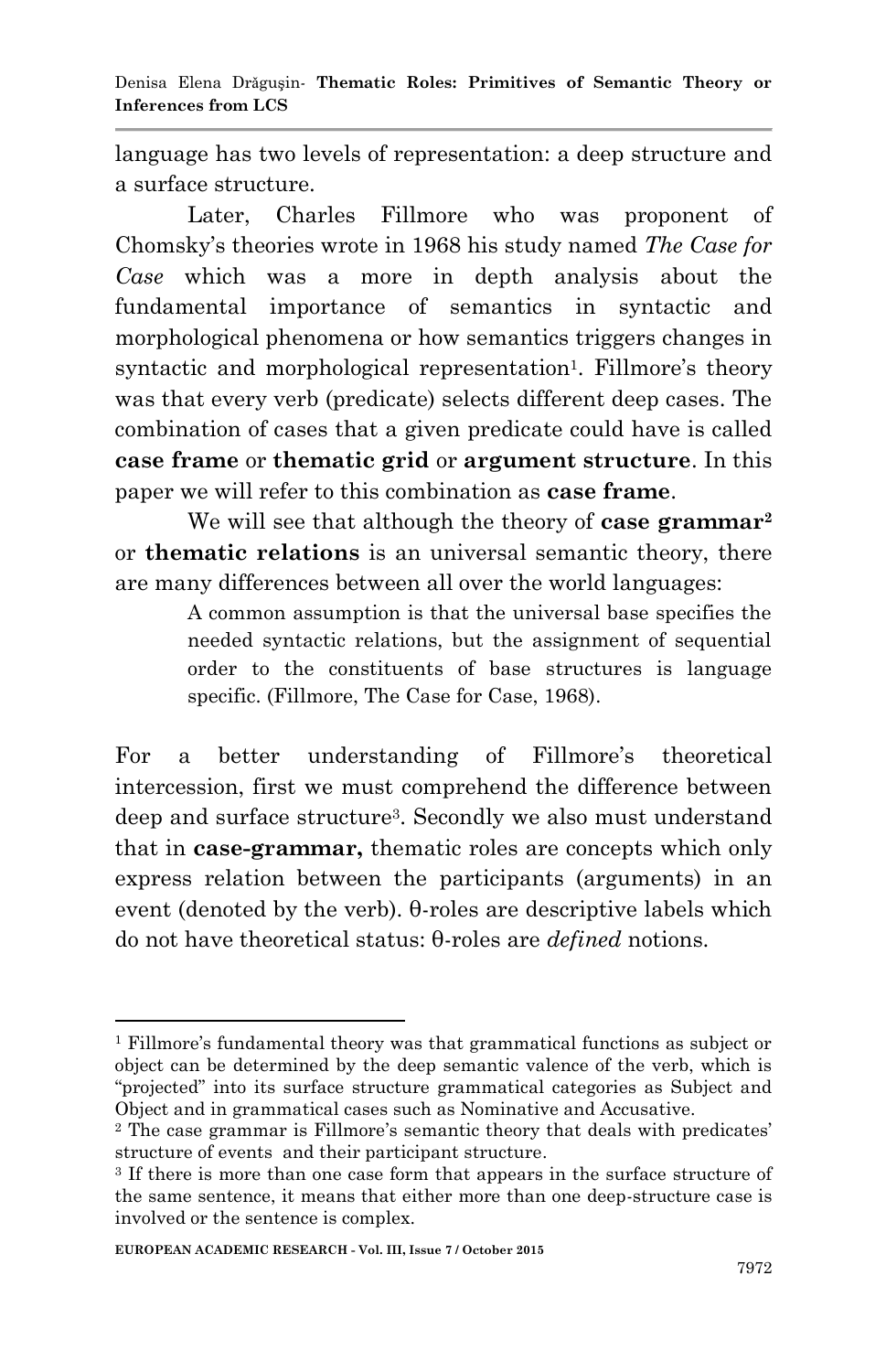A good example regarding Fillmore's statement is the difference between *pro-drop parameter* and *non-drop parameter*  languages: i.e. the difference between English and Romanian. For example let us put in discussion the transitive verb *to leave (a părăsi):*

> 1(a) *I left the house.* 1(b) *Am părăsit casa.*

The deep-structure subject appears in both examples, but as we can see there are important differences between English and Romanian regarding surface structure subject. In 1(a) the Subject T is obligatorily present, otherwise the sentence would be ill-formed. In 1(b) the Subject does not appear as an "independent" lexical item 'Eu', but it is expressed by the inflectional marker that forms the past tense (Perfect Compus) of the Predicate. This is a short example that underlines the deep and surface structure's major distinction.

# **2. Case-structure. Thematic Roles**

We will take a closer look to case-structure by taking into account the most relevant cases (thematic roles) which according to Fillmore are concepts implied in identifying certain types of judgments that human beings are making about the events that are taking place around them<sup>4</sup> . The following list

<sup>-</sup><sup>4</sup> In his 1968 *The Case for Case* thesis, Fillmore identified the following "appear to be needed" cases: *Agentive (A)*, is the case of animate instigator of the action of the verb; *Instrumental (I)*, is the case of inanimate object (the causer) involved in the action identified by the verb; *Dative (D)*, the case of animate being affected by the verb; *Factitive (F)*, the case of object or being resulting from the action identified by the verb; *Locative (L)*, the case of location or spatial orientation identified by the action of the verb; *Objective (O)*, the most neutral case, from semantic point of view, the case of anything representable by a noun whose role in the action is identified by the verb itself. Fillmore has come to the conclusion that more cases are needed in order to express a more in depth semantic differences between roles which have been found to be relevant in verb classification (see above).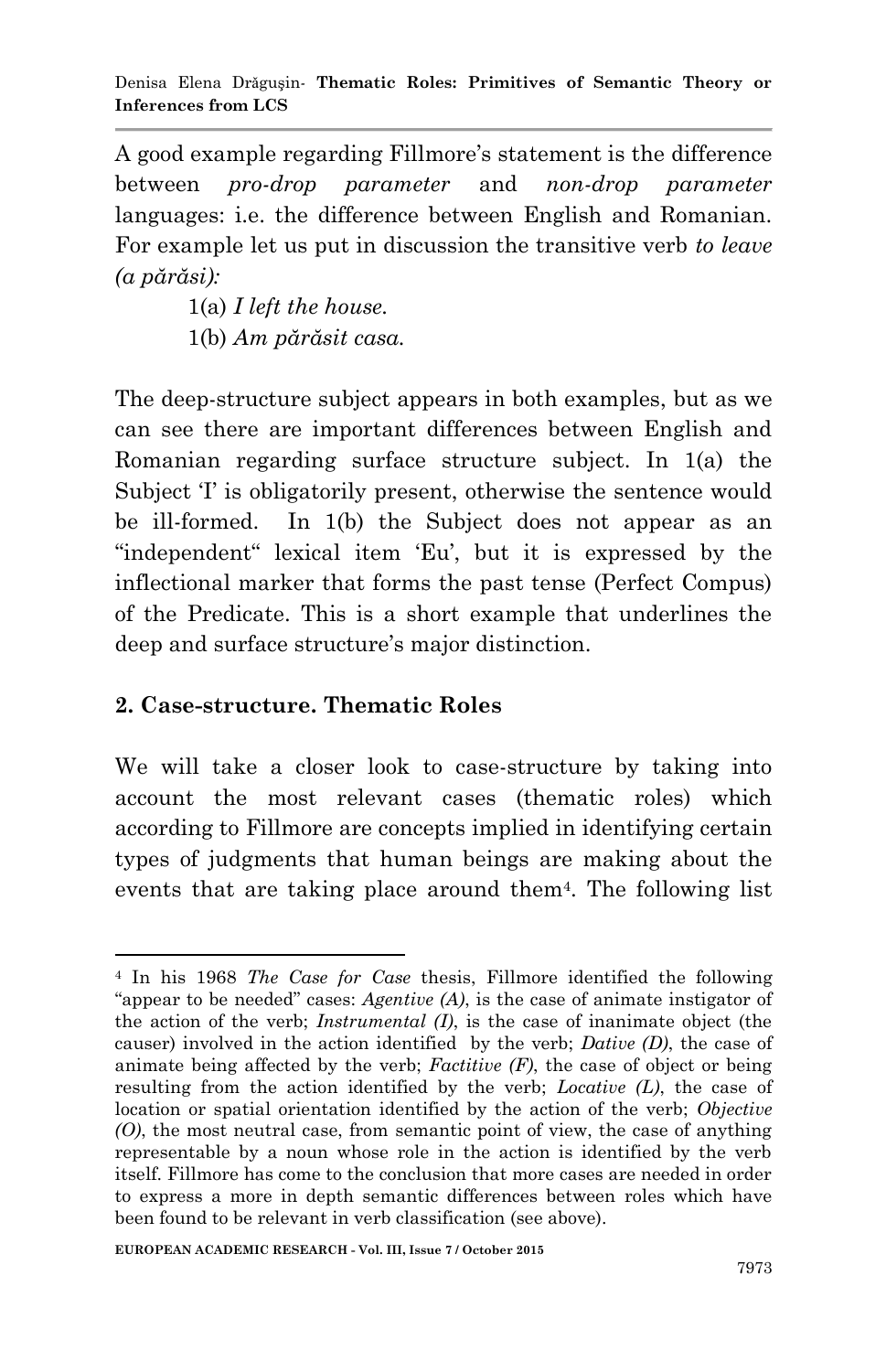comprises the more relevant thematic roles which are universally assigned by the verb:

**Agent (A)** is the animate initiator, the doer of an action and is usually responsible for the action. The subject occurred in the specifier position of VP is an Agent:

- *a. Mary makes a cake.*
- *b. John is swimming.*
- *c. Sam killed a cockroach*

**Theme (T)** was introduced by Gruber (1965) and is the least consistently used term of all thematic relations (a default thematic role) and describes the entity that undergoes a change or the entity which is perceived. It occurs only with verbs of motion or location (both can be either concrete or abstract):

- *a. The book is on the shelf.*
- b. *She threw the ball*.

**Patient** and **Percept** are more specialized roles that have been created for such "subtypes" of themes, in order to capture the semantic differences between them:

- *a. Joan ate an apple.- Patient, the entity which undergoes a change or suffers an action*
- *b. I hit the target.- Patient*
- *c. The shadow scared Mary.- Percept, designates the entity which is perceived or experienced*

**Experiencer (E)** is the role of the animate being affected by the action or state identified by the verb; the animate participant experiencing a psychological process:

- *a. Joan dislikes her sister.*
- b. *The lion frightened the tourists.*

**Benefactive** is the entity that benefits from the action denoted by the verb: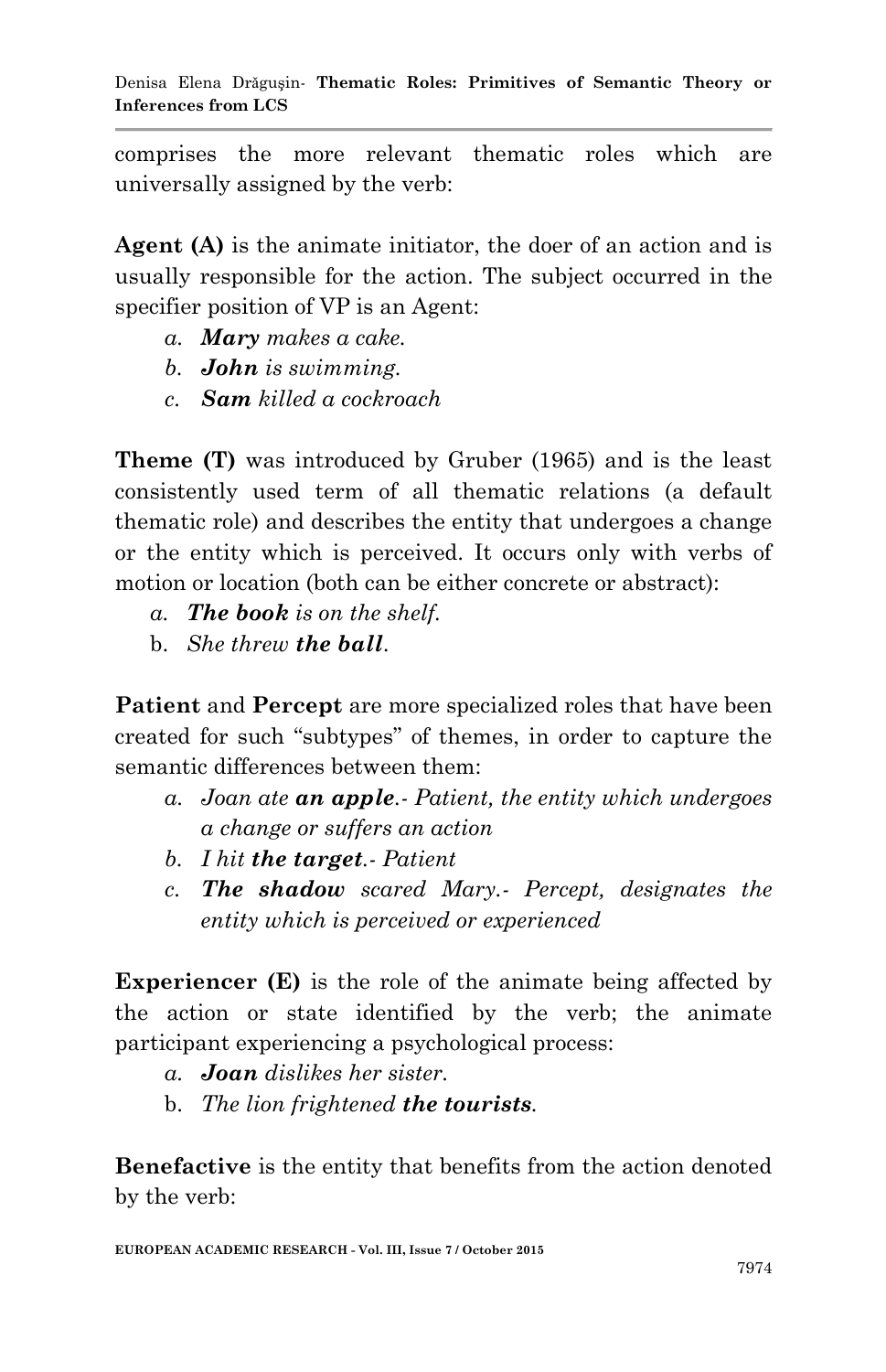- *a. I have made him a favour.*
- *b. Mike built a house for his father.*

**Goal (G)** represents the location or entity towards someone or something moves:

- *a. I am going to Paris.*
- *b. I gave Mary a book.*

**Source (S)** is defined as the entity from which someone or something moves:

- *a. John left his home.*
- *b. She fell from the cradle.*

**Instrument (I)** designates an object that helps performing an action:

- *a. They broke into the house with a false key.*
- b. *My mother's sharp knife cut me to bone.*

**Location (L)** is the specification where something takes place:

- *a. I saw him at the theatre.*
- *b. The fans are celebrating on the streets.*

**Path** is the trajectory which an entity covers:

- *a. He is swimming towards the current.*
- *b. She walks along the edge.*

Thematic roles acquire substance only in the context of the verbs (predicates) that require them, in other words, they are not inherent, but relational concepts. θ -roles are read off from the LCS (Lexical Conceptual Structure) of the verbs.

Since cases are "linked" to the arguments of the verbs, we must emphasize on the fact that there is no systematic relation between roles and morphological cases or syntactic functions: i.e. the Nominative case, and consequently the Subject can be expressed by the θ-role of Agent (*John is running.*) or Experiencer (*Mary loves John.*) or Theme (*Jane*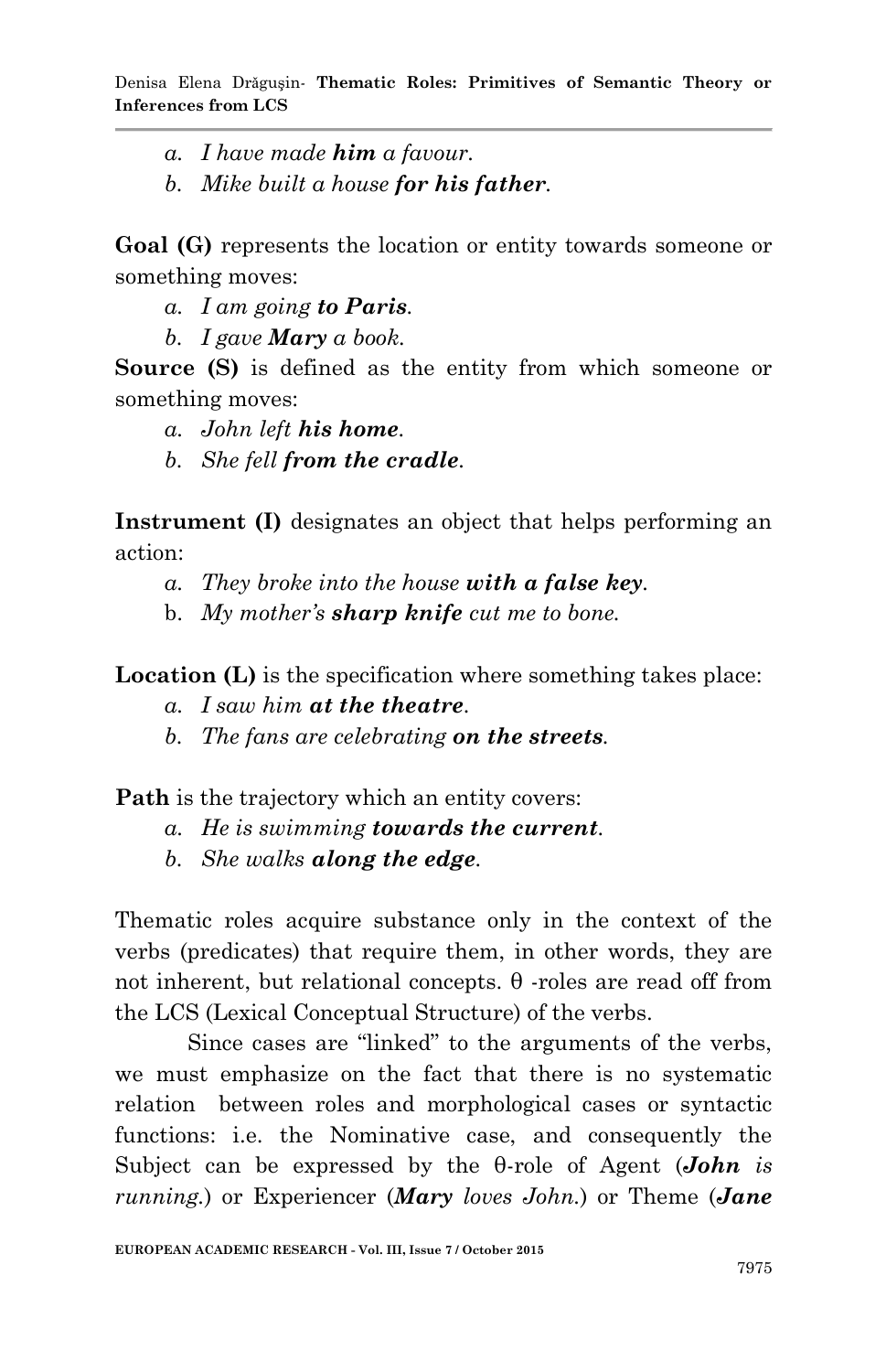*fell*.) a.s.o. Thematic roles can also appear in more than one syntactic functions: i.e. Theme can be Nominative Subject (*The window opened.)* or Accusative Direct Object (*He broke the window.*) a.s.o.

Furthermore, Fillmore advanced the idea that some cases are more prominent than others. In his attempts to relate argument structures and syntax in order to establish the principles for selection of Subject and Direct Object, Fillmore has come to the conclusion that cases associated with a verb, do not form an unordered set of roles but they are ordered according to the *relative degree of prominence* principle: i.e. for the change of state verbs Fillmore has developed, based on his thematic hierarchy<sup>5</sup> , the following subject selection principle:

> If there is an A [=Agent], it becomes the subject; otherwise, if there is an I [=Instrument], it becomes the subject; otherwise, the subject is the O [=Objective, i.e., Theme/Patient]. (Fillmore 1968:33)6.

The examples above raise another problem, namely the cooccurrence restrictions (see examples *a* and *b*). In example *a,* the Agent is the subject, while in example *b,* the Instrument is the subject. The subjects of *a* and *b* are different at grammatical level as well as at the lexical features (i.e. the Agent in example *a* is [+animate] while in example *b* is [-animate]) and that

1

<sup>5</sup> Thematic hierarchy is a language-independent ranking of possible semantic roles, which establishes prominence relations among them with respect to argument realization: i.e., subject and object selection.

<sup>6</sup> Let us take for example the verb *to break* which has the following lexical entry: (Agent) > Theme/Patient (Instrument):

*Mary broke the window with a hammer.*

*a. Mary broke the window. Agent is the S-strucure Subject*

*b. The hammer broke the window. Instrument is the S-strucure Subject.*

*c. The window broke. Theme/Patient is the S-strucure Subject.*

Giving the examples above we may conclude that the verb *to break* needs at least one argument bearing the role of Theme/Patient in order to form a grammatically correct sentence. The thematic roles of Agent and Instrument are optional. One may also conclude that the argument of a verb bearing the highest-ranked semantic role is its Subject.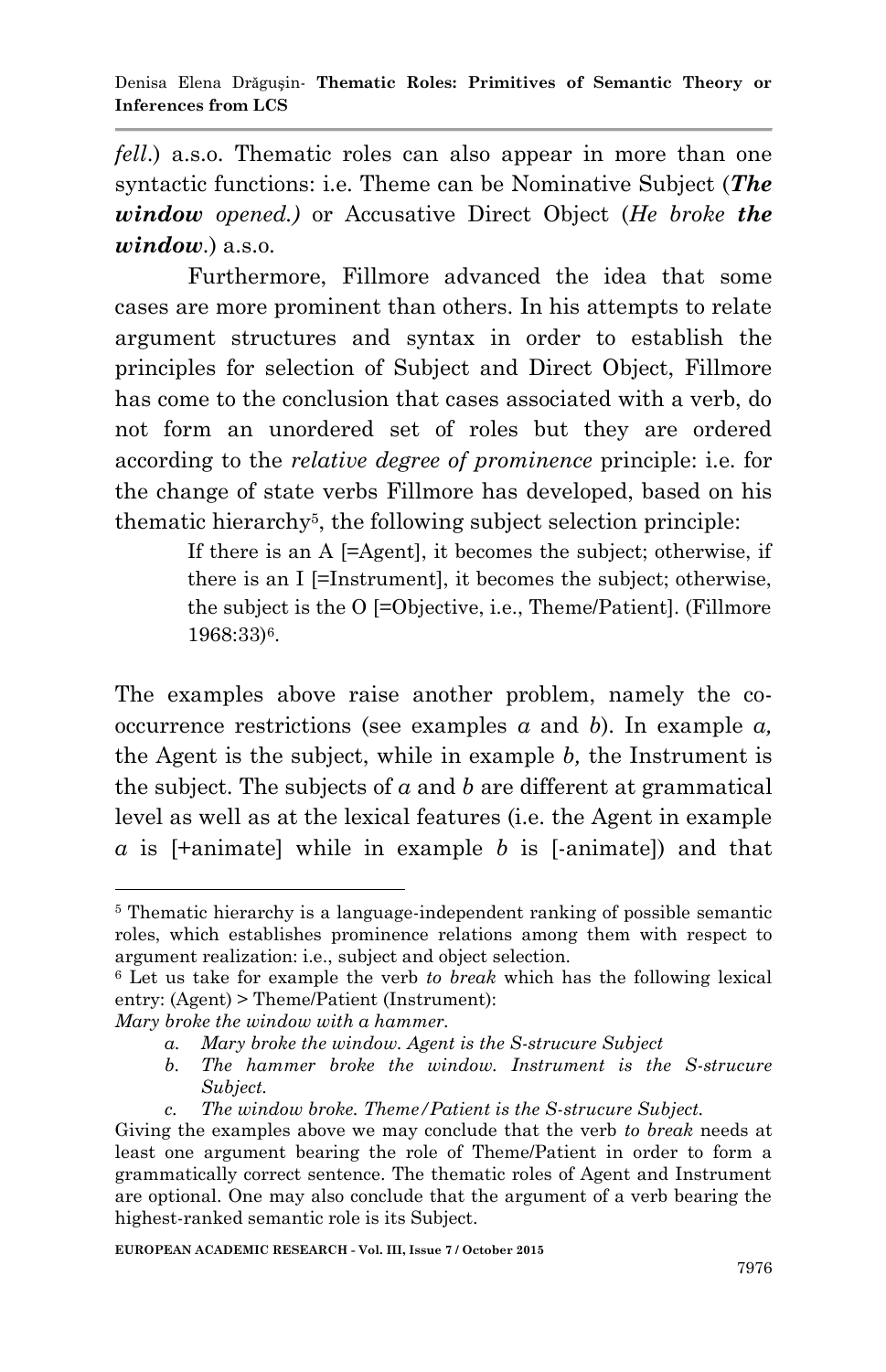explains the fact that the combined meaning of the two sentences is not produced by conjoining their subject. Thus the following sentence is ill formed: *Mary and a hammer broke the window*. We can conclude that only noun phrases representing the same case and lexical features may be conjoined: i.e. *Mary broke the window; John broke the window; Mary and John broke the window*.

Fillmore very well noticed, regarding the Locative case, that are superficial, yet important differences between locational and directional elements (role-concepts) determined by the character of the associated verb. Thus, the thematic domain of movement and location has emerged<sup>7</sup> .

It is well known that concepts are structured in semantic fields or *frames*, thus role-concepts come from several different semantic frames such as the field of movement and location (Source, Goal, Location, Theme, Path, etc.), filed of human action and causation (Agent, Theme/Patient, Benefactive, Cause, etc.) and each concept may have complex structure, with interrelating subcomponents which may belong to different frames (fields): i.e. consider the unergative verb of movement *to run (a alerga).*

- *a. She is running to the park.*
- *b. She is running in the park.*
- *c. She is running away from him.*
- *d. She is running for him.*

In examples *a*, *b* and *c*, all three adjuncts<sup>8</sup> (*to the park*, *in the park* and *away from him*) belong to the same semantic field of

<sup>1</sup> <sup>7</sup> Jackendoff (*Consciousness and the Computational Mind,* 1987) has studied categorization and concept formation, that is the way concepts are stored in the mental lexicon, so that inferential relations between concepts and lexical items that express these concepts, are made available and how lexical items are associated with LCS (Lexical Conceptual Structures).

<sup>8</sup> Adjuncts are Prepositional Phrases which are not sisters to a prepositional verb. They may occur as optional (an excessive argument), being adjoined to the verb. Their function is either: *a.* free Prepositional Object (He traveled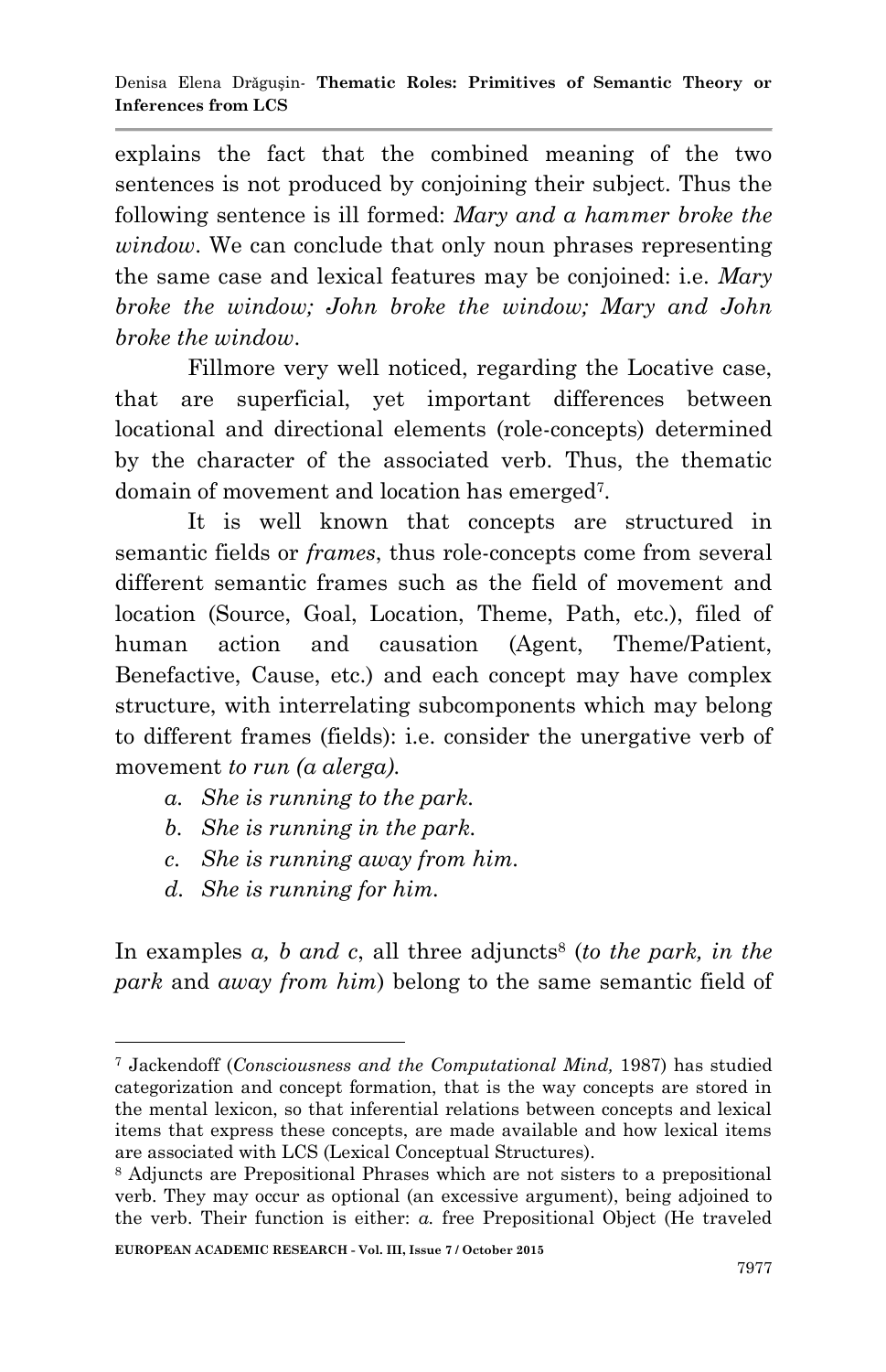movement and location, bearing the Goal theta role in *a,* the Location theta role in *b* and Source theta role in *c.* In example *d*  the adjunct *for him* no longer belongs to the semantic field of movement but to the semantic field of human action and causation, bearing the Benefactive theta role.

Since morphologic case and syntactic function seldom identify a semantic role, the more explicit markers of roles are prepositions. Hence, for Goal we have preposition *to*, for Location preposition *in*, for Source preposition *from*.

Jacknedoff has observed that Source-Goal cluster defines a Path which can be divided in three subtypes: a. *bounded paths*, when the reference point (Goal) is reached: i.e. *She arrived home*; b. *directions*, when the reference object does not fall on the path: i.e. *She is walking towards her home.* (with Goal directional preposition); *Mike walks away from his car.* (with Source directional preposition); c. *routes*, when the reference object or place is merely related to some point in the path: i.e. *They are walking along the sidewalk.*

As we can see above there are typical (specialized) prepositions that define paths like: towards, along, across etc., but there are also verbs that have an inherent Source, Goal or Direction meaning, which are more limited in their distribution, verbs like: *rise/fall*, *ascend/descend*.

The verbs *rise/fall* imply **unintentional** (involuntary) vertical movement (upwards or downwards), and the direction is either explicitly mentioned (*The sun rose up from the sea. / The pencil fall down to the ground.*) or incorporated as a part of the Source or Goal constituent (*The sun is rising*. / *The rock is* **falling**.). Notice that *rise* signifies upward movement only (*The sun rose down* is ill formed), while *fall* signifies downward movement (*The pencil is falling up* is ill formed also)<sup>9</sup>.

**.** 

*with his girlfriend*.) or *b.* Adverbial Modifier (He is talking *through a speaking-tube.*)

<sup>9</sup> There is a strong link between subcategorization frames (transitives, unergatives, unaccusatives), thematic roles and the intentional/unintentional aspect.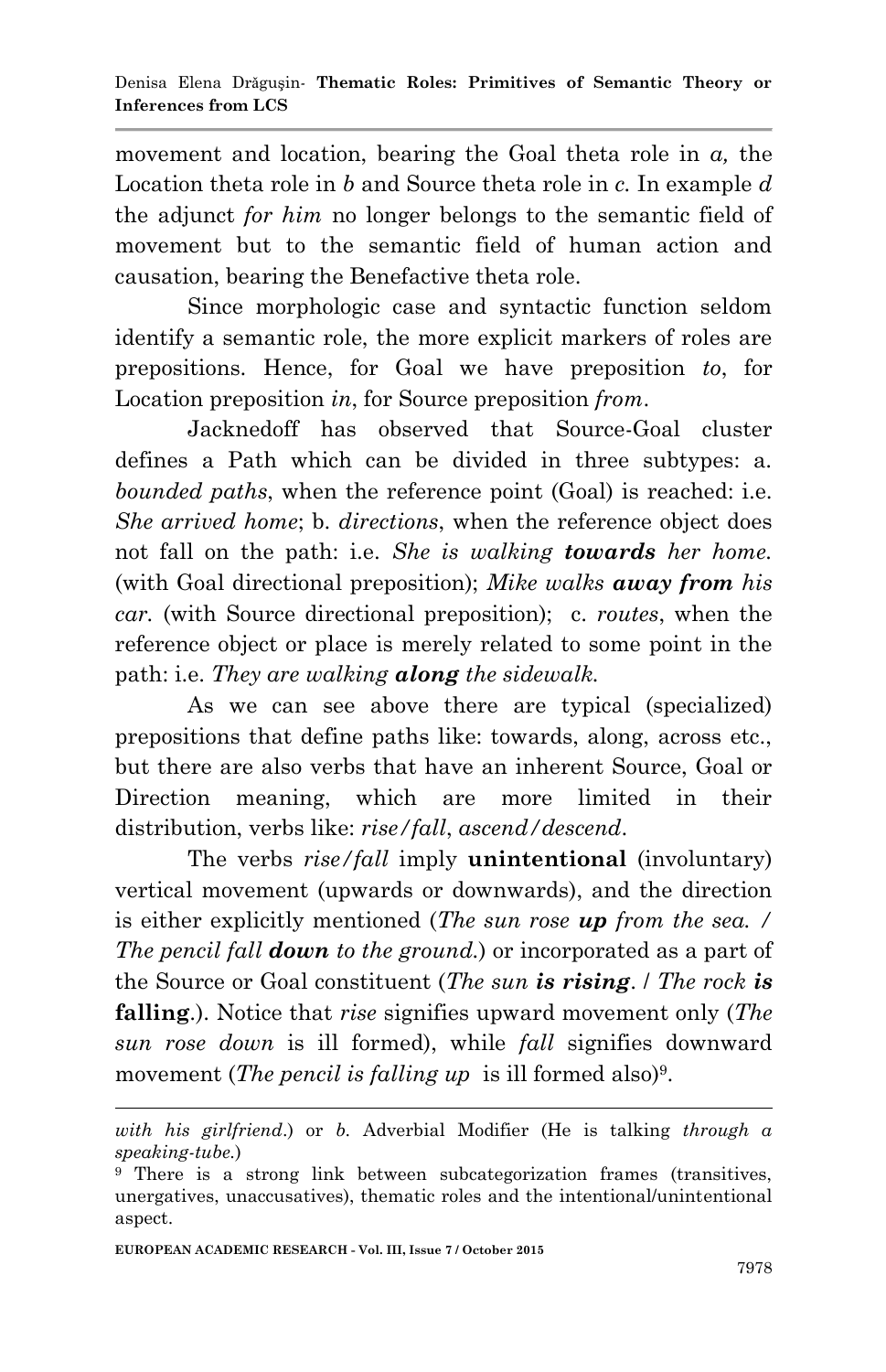The verbs *ascend/descend* imply **intentional** (voluntary) vertical movement. They also signify movement along vertical dimension with the difference they, unlike *rise/fall* cluster, always incorporate the *up/down* directional particles: i.e. *Mary is ascending the stairs. / \* Mary is ascending up the stairs; He is descending the ladder. /* \* *He is descending down the ladder.*

The second conceptual structure, as it was mentioned before, is the field of action and causation (Agent, Patient/Theme, Cause, Instrument). Jackendoff concluded that the generic verb in the action field is  $ACT$  or  $DO<sup>10</sup>$ , involving an Actor or a Doer (Agent or Instrument/Cause) and an optional Theme/Patient. He also distinguished between causative [+ agency] and non-causative [- agency] verbs of movement:

- *a. Mary moved the chair. (causative)*
- *b. The chair moved. (non-causative)*
- *c. The storm rolled the ship. (causative)*
- *d. The ship rolled down the wave. (non-causative)*

It can be clearly noticed that there is a direct relation between non-causation and intransitivity (unaccusatives). Whenever the verb is used transitively, the Subject bears the theta role of Agent or Instrument/Cause and when is used intransitively, the Subject bears the theta role of Theme/Patient.

Grubber (1965) identifies a second kind of agency called *permissive agency*, which does not obstruct the movement: i.e. *Mary let them eat the cake.*

Fillmore (*Current Issues in Linguistic Theory, 1977*) also suggests, regarding relative prominence relations among

1

<sup>10</sup> David Dowty, *Thematic Proto-Roles and Argument Selection, 1991,*  developed the concept of proto-roles which decomposes semantic roles into more basic components, but these components do not constitute a set of necessary and sufficient conditions on any given role. Hence, the Agent Proto-Role will have the following contributing properties: *volitional involvement in the event or state; causing an event or change of state in another participant; sentience and/or perception; movement (relative to the position of another participant)*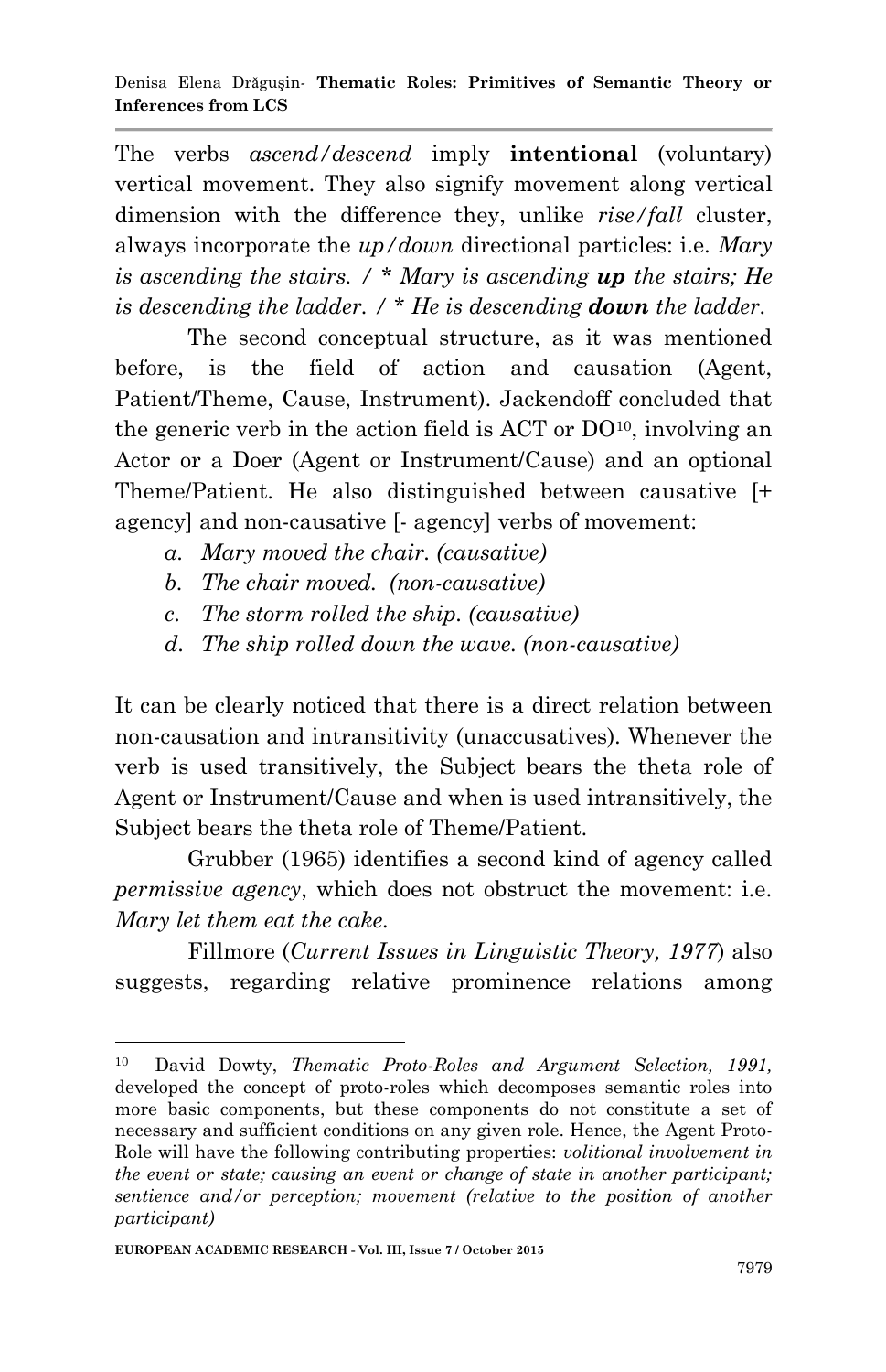semantic entities, that Thematic Hierarchy could be replaced with a series of semantic rankings as follows:

a. An active element outranks an inactive one;

b. A causal element outranks a non-causal one;

c. A human (or animate) experiencer outranks other elements;

d. A changed element outranks a non-changed one;

e. A complete or individuated element outranks a part of an element;

f. A "figure" outranks a "ground";

g. A "definite" element outranks an "indefinite" one.

## **3. Integrating Theta Roles into Morphology and Syntax**

Fillmore's case frame theory (thematic theory) raises a major problem, namely how to systematically integrate (relate) theta roles into morphology and syntax. His early attempts were based on the theory that case-frames are projected as deep structures and derived to surface structures through rather an arbitrary transformation.

Every predicate theta marks all the syntactic positions for which it is subcategorized and the roles in the predicate's theta grid match the subcategorization frame: i.e. the verb *to open,* when used transitively (*I/The wind opened the door.*), has the following theta grid (argument structure) and subcategorization frame: <Agent/Instrument, Theme/Patient>/ [\_NP]. As we can see, *any syntactic position capable to bear a theta role is an Argument, and any NP filling an argument position is an argument, therefore the subject and the object are arguments of the verb*. Another consequence emerges, that is one and the same role cannot be assigned to two different arguments (*I opened the door, the window.*), neither is possible for the verb to assign two thematic roles to the same argument (*She admired*). This is called the **theta-criterion** theory.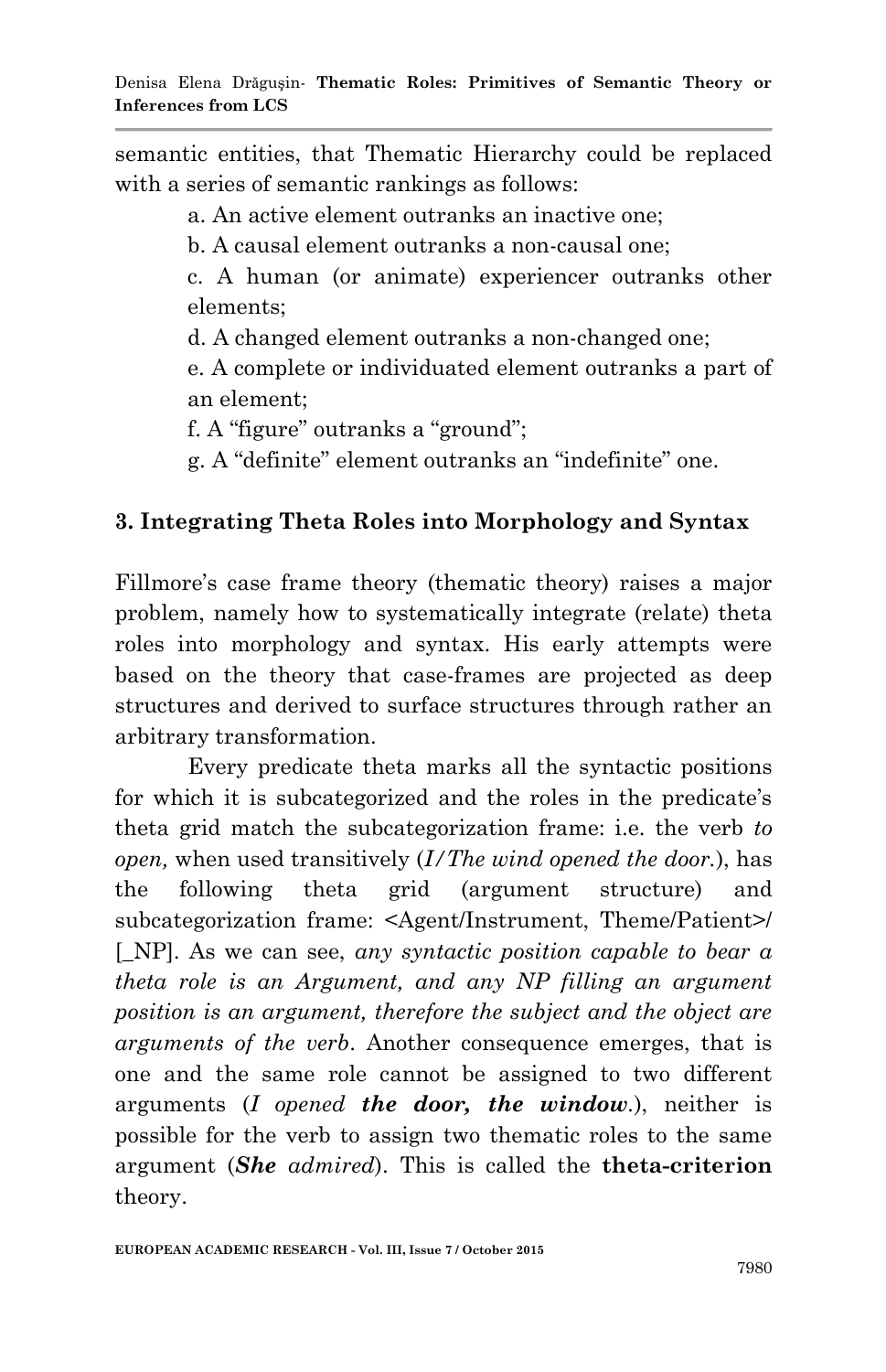Having said all that, it is necessary to discuss and explain the differences between the *external* and the *internal* arguments of the verb. The *internal argument* is the one which is dominated (receives its role) by the first projection of the head: i.e. *Mary is caring a purse*. **A purse** is in Complement position (post-head sister of  $V^{\circ}$  and receives its role from the verb head; in most cases corresponds to the Patient/Theme role<sup>11</sup>.

The *external* argument position (in the example above *Mary*, which is the Agent) is occupied by the Subject which is base generated in the Specifier position of the whole VP (the maximal V-projection)<sup>12</sup> which c-commands it, as in the example below:



Back to *internal* arguments, a predicate can theta mark only one argument directly, which can function as Direct Object of transitive verbs and is called *direct internal* argument: i.e. *Anna loves red roses.* (*Ana iubeste trandafirii rosii*). Other internal arguments (Prepositional Phrases) receive their theta

**<sup>.</sup>** 11 Some theta roles are realized as compulsory constituents of the whole predication underlying a sentence. These roles assigned by the verb to its arguments are called *inherent* theta roles: Agent, Experiencer, Patient/Theme. Other roles assigned by the verb to its arguments like Location are realized by Adverbials. These roles are called *non-inherent* theta roles.

<sup>12</sup> The **VP- internal hypothesis** is the theory according to which the Subject is base-generated inside the VP**,** in the position of Specifier. From this position, it will have to move to the higher Specifier position under the IP node. This movement is **obligatory** because English grammar, as we have mentioned, does not allow null Subject at the sentence level that is, all sentences must have an expressed Subject in Specifier of IP (Inflectional phrase) position at Surface structure level.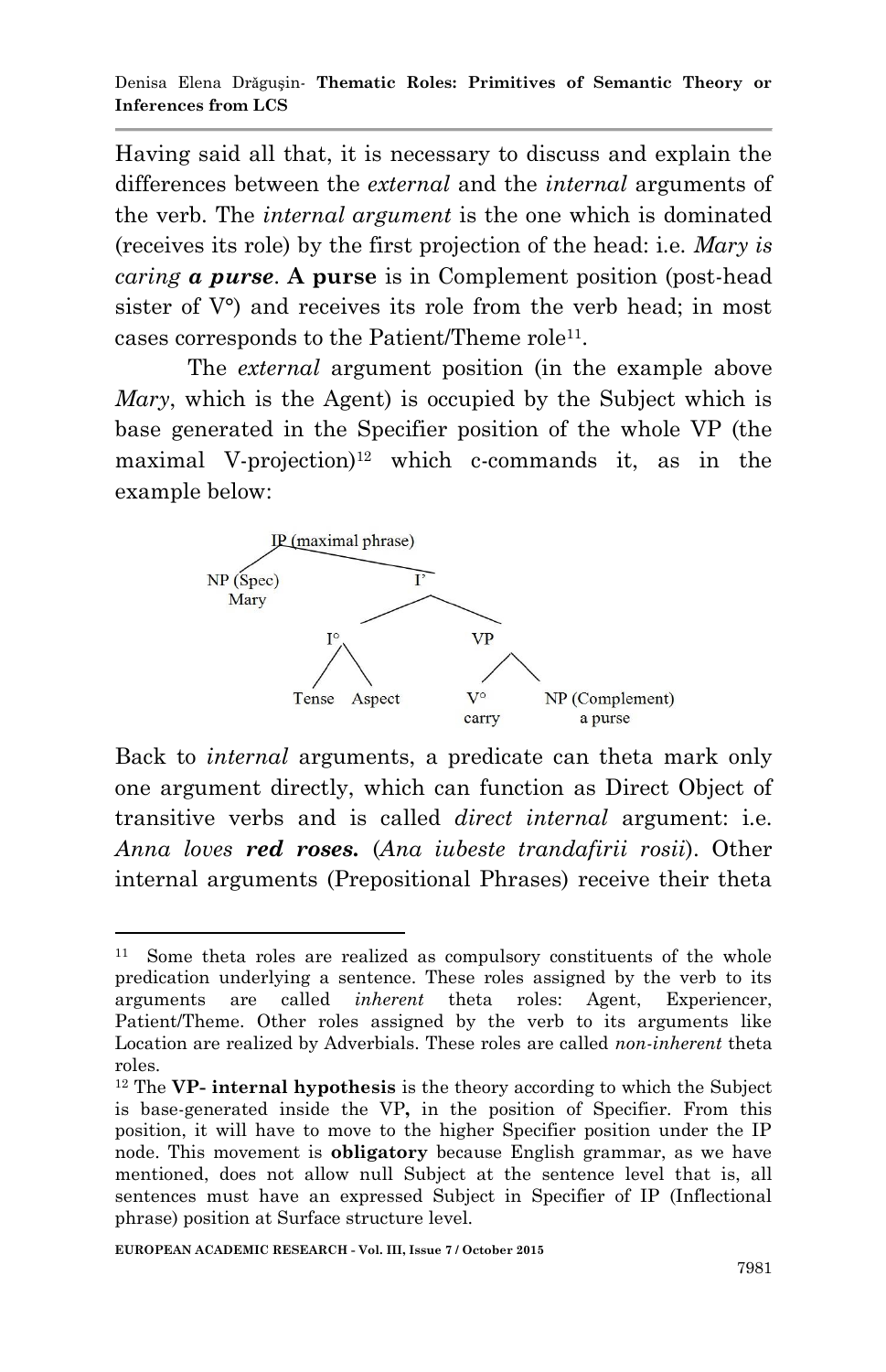roles from the predicate indirectly by the joint contribution of the verb and its preposition, their syntactic function being of a Prepositional Object. They are called *indirect internal*  arguments: i.e. *She looked for her wallet*. (*Ea îşi căuta portofelul*.). As we can see, from the indirect internal example, there is a big difference in regard with how the verb assigns morphological case and syntactic function to its argument. While in both English and Romanian the morphological case is the same (Accusative), the syntactic function differs completely. In English the argument of the verb is a Prepositional Object (indirect internal argument), while in Romanian the argument of the verb is Direct Object (direct internal argument). That is because, *looked for* is a phrasal verb, while *căuta* is a transitive verb.

It can also be noticed that in both examples, the verbs assign the same Patient/Theme theta role to their arguments. This leads us to the conclusion, as we have said before, that thematic roles are not primitives of semantic theory, but they are inferred from the Lexical Conceptual Structure (LCS) of the predicates, and that there is no direct (systematic) correspondence between them and morphological cases or syntactic functions.

Lexical Conceptual Structure (LCS) *is a compositional abstraction with language-independent properties that transcend structural idiosyncrasies* (Jackendoff, 1983). In other words, LCS is a semantic level of representation that decomposes certain aspects of the meaning of the verb into more elementary predicates (DO, CAUSE, GO, BE) and links them to predicate"s argument structure: i.e. the verb *give* has the following LCS: [[ x does something] cause y [to be at z]] (*John gave a book to Mary.*). Since the theta roles provide only a partial representation of the meaning of the verb, LCS offers a more complex representation of predicate's meaning. The relation between LCS and syntax is mediated by case-frames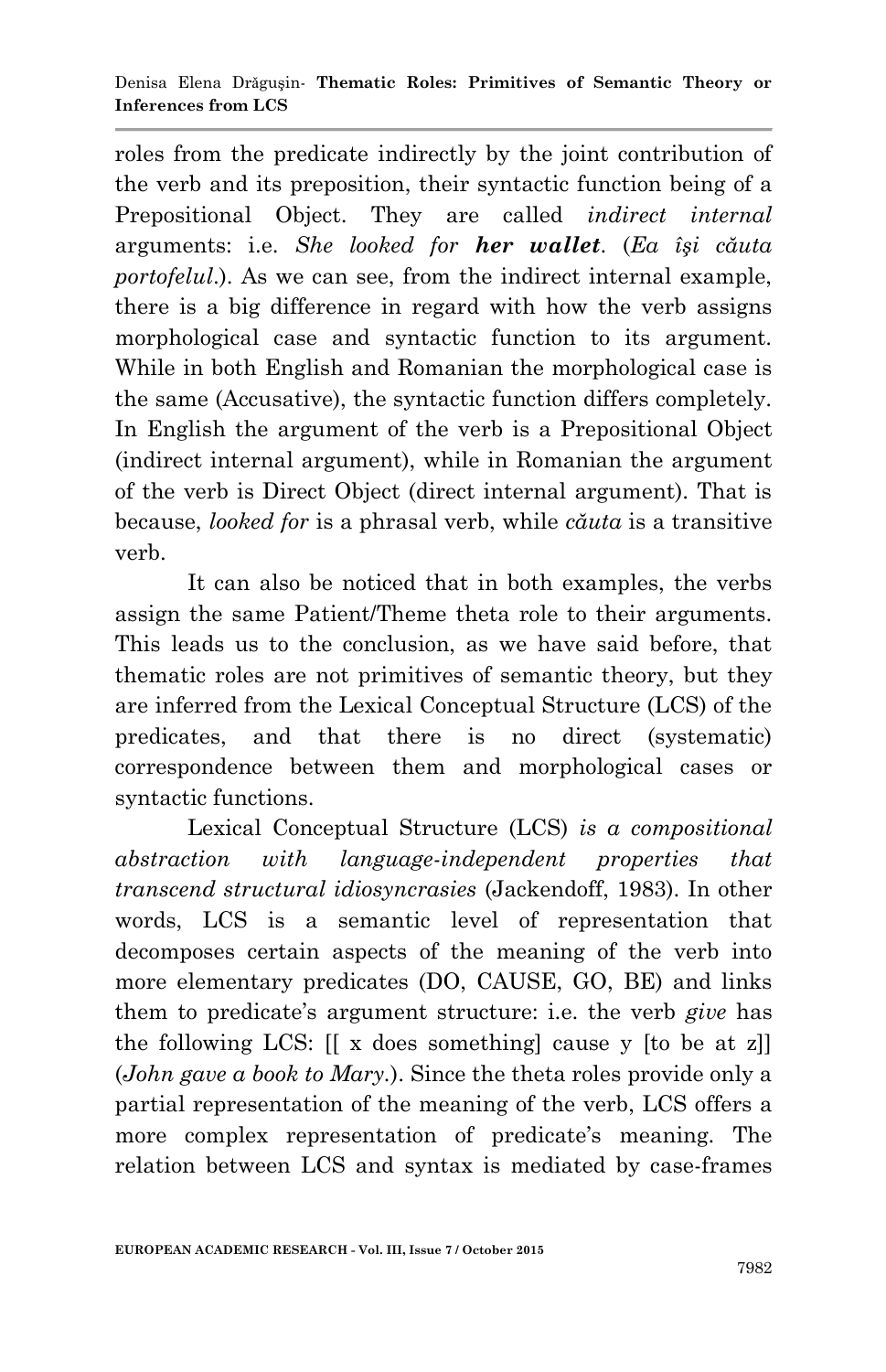which contain only indications of relative prominence between arguments (variables)<sup>13</sup> .

Let us make a more in depth analysis of the statements above. Consider the following sentence:

*a. John filled water into the jar*.

The case frame would be as follows: <Agent, Patient/Theme or Locatum, Goal>. But we can also say:

*b. John filled the jar with water*.

The sentence will be grammatically correct also with the following case-frame: <Agent, Patient/Theme, Locatum or *Displaced Theme*>. The question is how we choose between these two sentences, what is the correct case-frame "matrix" of the verb *to fill*. First of all, the Lexical Conceptual Structures of the two sentences are as follows: *a. [x does something that cause y to be at z]*; here *z* is seen as a Goal so sentence *a.* has a Locative tinge  $(x \le y, \text{loc } z)$ . But the verb *to fill* is rather a change of state verb then a verb of movement, so the LCS of example *b.* looks like this: *[x does something that cause z to come into a STATE by means of causing y to come to be at z]*; here *z* is seen as a Patient/Theme that suffers a change of state from the verb directly  $(x < z, with y >)$ , being the direct argument variable. Secondly, the *x* and *z* variables in the second example are more prominent than *y14,* which occurs only in the **means** clause so that the case-frame "matrix" of the verb *to fill* looks as follows: <Agent, Patient/Theme, Locatum>. This is an example how Lexical Conceptual Structure of a predicate and the theta grid or argument structure of a predicate work together to the well-formedness of a sentence.

**.** 

<sup>&</sup>lt;sup>13</sup> The argument places of predicative constituents (external or internal arguments, direct or indirect arguments) are held by variables which are place holders for NP.

<sup>14</sup> Fillmore (*Current Issues in Linguistic Theory, 1977)* has come to the conclusion that roles are ranked not in terms of their position in an event, but rather in terms of the semantic components that contribute to prominence or perhaps "topic worthiness".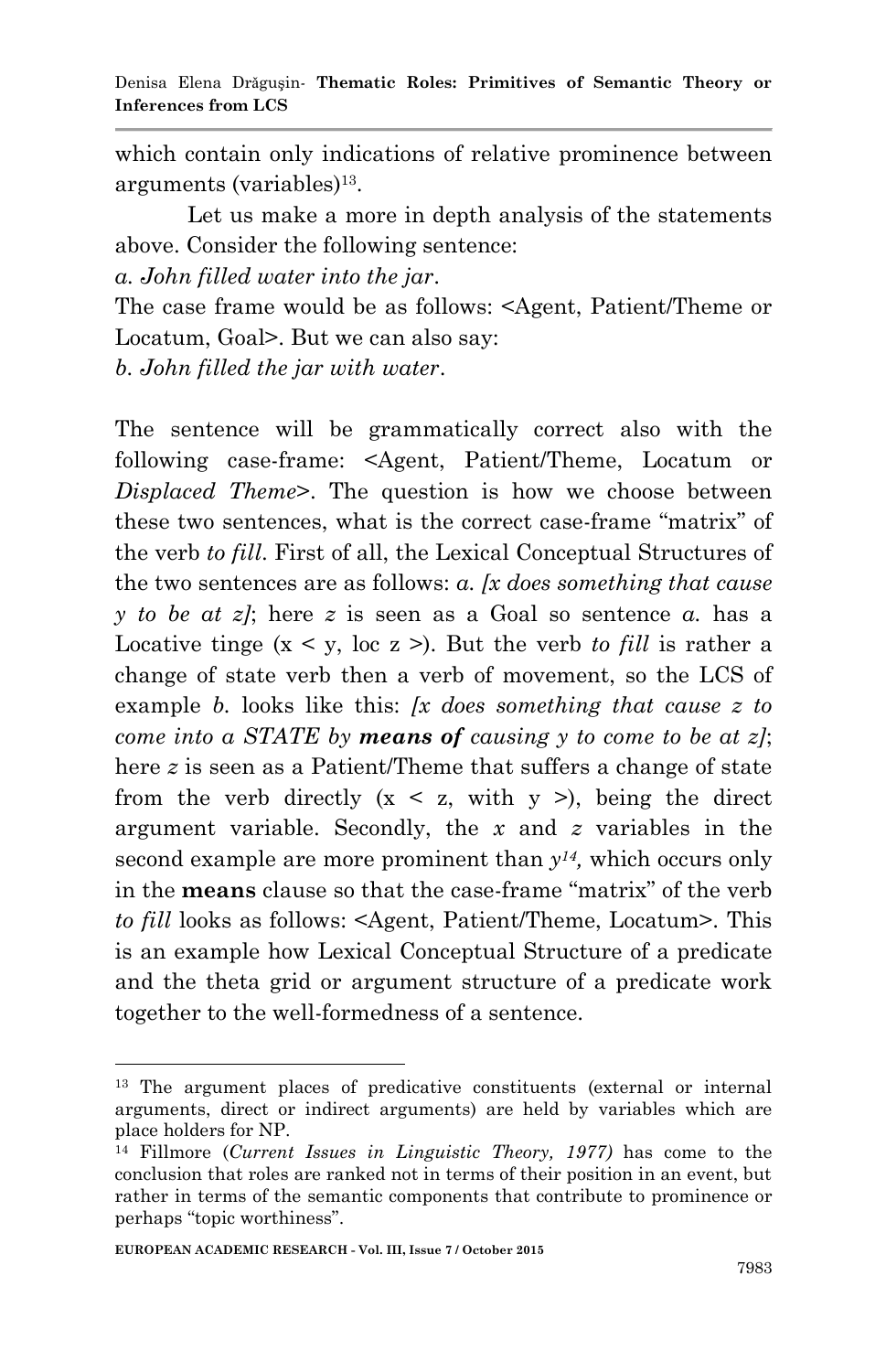## **4. Conclusions**

Although we have tried to present the theories in regard with theta roles, what they are and how they are projected into syntax, still many questions and problems remain unanswered. This is because, the Universal Grammar is only a model to follow, with *universally shared properties* of natural languages which form invariant systems and *particular properties* of natural languages representing cross-linguistic differences, possibly described as *variables*. The very variables make so difficult to implement these theories as a very general principle.

Even though there have been many debates among researchers about how a thematic hierarchy must look like (see Chomsky, Grimshaw, Jackendoff, Dowty, Fillmore's thematic hierarchy, ranking), and many changes have been made over years to their theoretical concepts, one thing is clear; that thematic roles are convenient logico-semantic concepts that have a major importance to the syntax of all languages. These differences should be determinable from what each ranking aspires to represent and what generalization it is intended to capture. A particular *thematic hierarchy* may remain a convenient way of stating a valid generalization even though it is derivative. The examination of the existing *thematic hierarchies* provides a window into the nature of semantic prominence relations, suggesting that some derive from the event structure, while others derive from finer properties of the event.

### **REFERENCES**

Chomsky, N., 1981. *Lectures on Government and Biding: the Pisa Lectures.* Floris

**EUROPEAN ACADEMIC RESEARCH - Vol. III, Issue 7 / October 2015**

Avram, L., 2003. *English Syntax. The Structure of Root Clauses.*  Oscar Print, Bucureşti